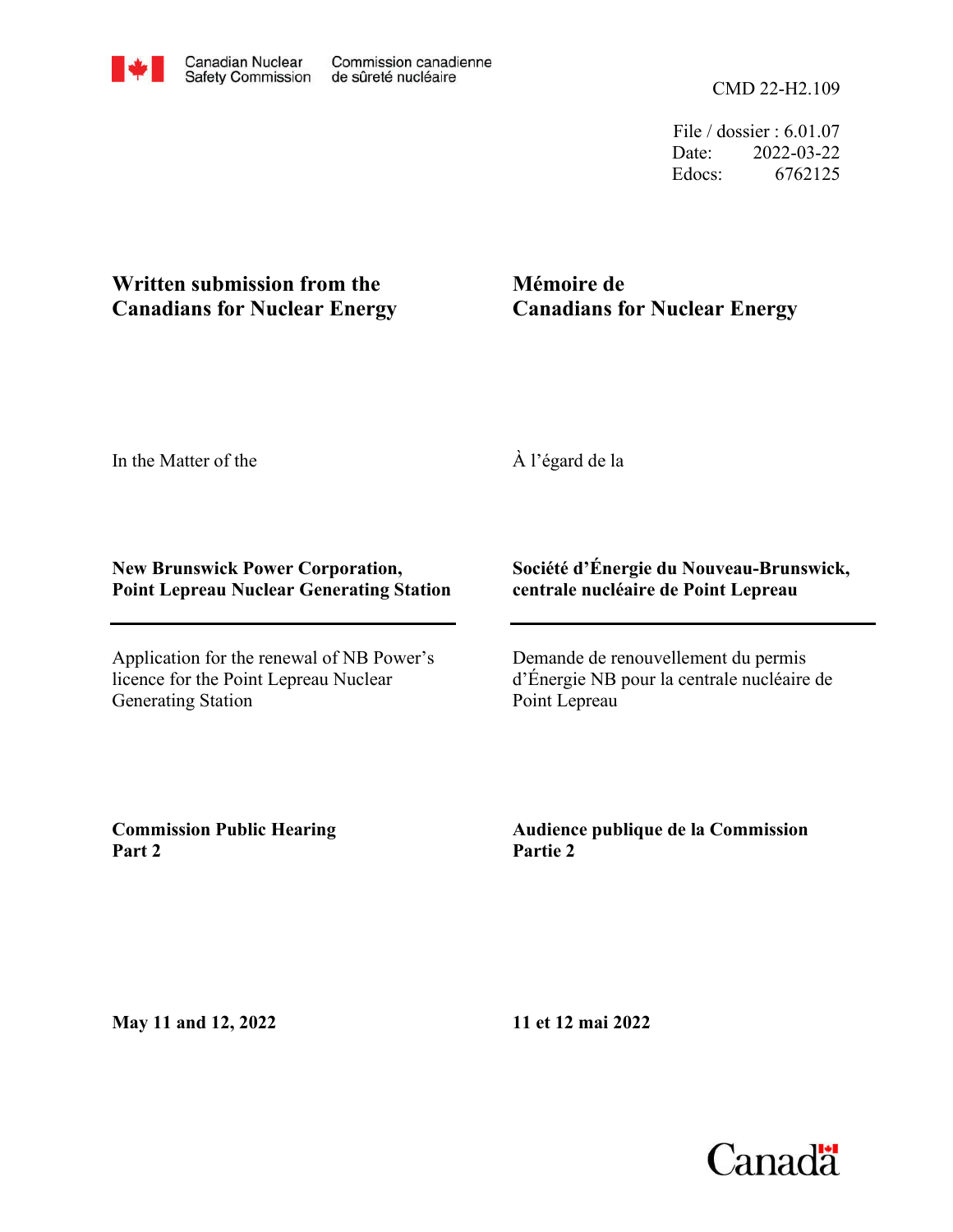Canadians for Nuclear Energy Canada Written Intervention

License renewal Point Lepreau Nuclear Generating Station May 11th 2022

Sean Wagner MSc. Program Director for Canadians for Nuclear Energy

Sean Wagner, for the record.

I would like to begin by expressing my gratitude to the Canadian Nuclear Safety Commission (CNSC) for the opportunity to provide a written intervention on the license renewal for the point Lepreau Nuclear Generating Station

There are many points that could be made from an objective stance about why keeping Point LePreau active as long as possible is only a beneficial thing for New Brunswick and its neighbours and partners in the rest of Confederation:

We could mention how estimates indicate that 1.5 megatons of CO2 per year will be averted if Point Lepreau's license is extended rather than being replaced by natural gas. That is the equivalent of avoiding 1.5 million transatlantic flights per year. Despite claims that wind and solar can replace retired nuclear, international experience is conclusive, wherever nuclear plants are shut down fossil fuel use increases. replacing nuclear with wind and solar is referred to as treadmill decarbonisation.

There is also the fact that Point Lepreau NGS is a CANDU-6 reactor which alongside the rest of the Canadian CANDU fleet has an exceptional safety record and a 96% Canadian owned and operated supply chain. The CANDU design is one of the best engineered and safest in the world with 2 independent automatic shutdown systems as well as passive safety features in the form of horizontal fuel channels and control rods held up by electromagnets. But it is apparent that actual engineering solutions are not considered valid defenses to those clamoring to prevent nuclear technology from continuing in Canada.

The topic that instead stands out is related to how significant societal resources were invested in refurbishing Point Lepreau NGS in 2012. This refurbishment provides another 30-40 years of carbon free energy to the grid to get us into the 2040's. And this is only the beginning of the potential of Point LePreau, as the CANDU design is inherently meant to replace parts with age, refusing a license extension is not merely a stance against the importance of combating climate change, but it also stands as a public declaration of a lack of faith in canadians, that they are incapable of performing to the level required to build, operate, and maintain a nuclear facility. By giving in to the fear based arguments that there are no safe methods to utilize nuclear technology it is a clear statement that the population is believed incapable of achieving a high